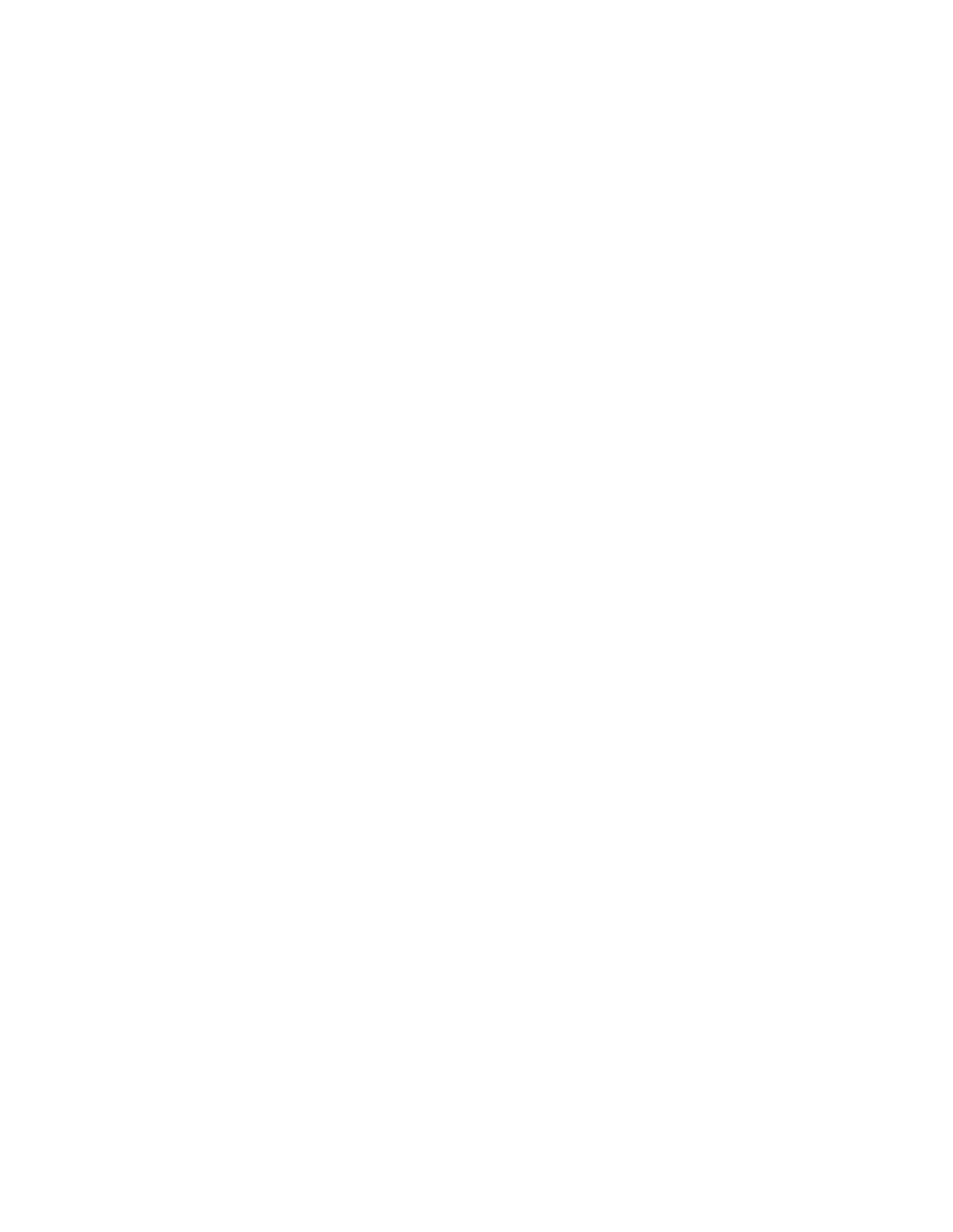# **Appendix D Data Management Rules**

### **D.1 LABORATORY REPLICATE SAMPLES**

Chemical concentrations obtained from the analysis of laboratory duplicate or replicate samples (two or more analyses on the same sample) are averaged for a closer representation of the "true" concentration as compared to the results of a single analysis. Averaging rules are dependent on whether the individual results are detected concentrations or reporting limits (RLs) for undetected analytes. If all concentrations are detects for a given parameter, the values are simply averaged arithmetically. If all concentrations are undetected for a given parameter, the minimum RL is reported. If the concentrations are a mixture of detected concentrations and RLs, any two or more detected concentrations are averaged arithmetically and RLs are ignored. If there is a single detected concentration and one or more RLs, the detected concentration is reported. The latter two rules are applied regardless of whether the RLs are higher or lower than the detected concentration.

## **D.2 LOCATION AVERAGING**

Chemical concentrations for a single location where more than one sample is obtained are calculated as the average concentration of a surface sediment sample and the associated field duplicate sample. These types of samples are also called field splits (PSEP 1997), and are collected at a single location using the same homogenized sediment. The sample and the field duplicate sample are submitted to the laboratory as individual samples, and they are analyzed separately. The averaging rules used for location averaging are the same as for laboratory replicate samples described above. A sampling location with averaged chemical concentrations is presented as a single "sample" in the data report text and data tables.

# **D.3 SIGNIFICANT FIGURES AND ROUNDING**

The laboratories report results with different numbers of significant figures depending on the instrument, parameter, and the concentration relative to the reporting limit (RL). The reported (or assessed) precision of each observation is explicitly stored in the project database as a record of the number of significant figures assigned by the laboratory. The tracking of significant figures becomes important when calculating averages and performing other data summaries.

When a calculation involves addition, such as totaling polychlorinated biphenyls (PCBs) or polycyclic aromatic hydrocarbons (PAHs), the calculation can only be as precise as the least precise number that went into the calculation. For example (assuming two significant figures):

210 + 19 = 229, but this would be reported as 230 because the trailing zero in the number 210 is not significant.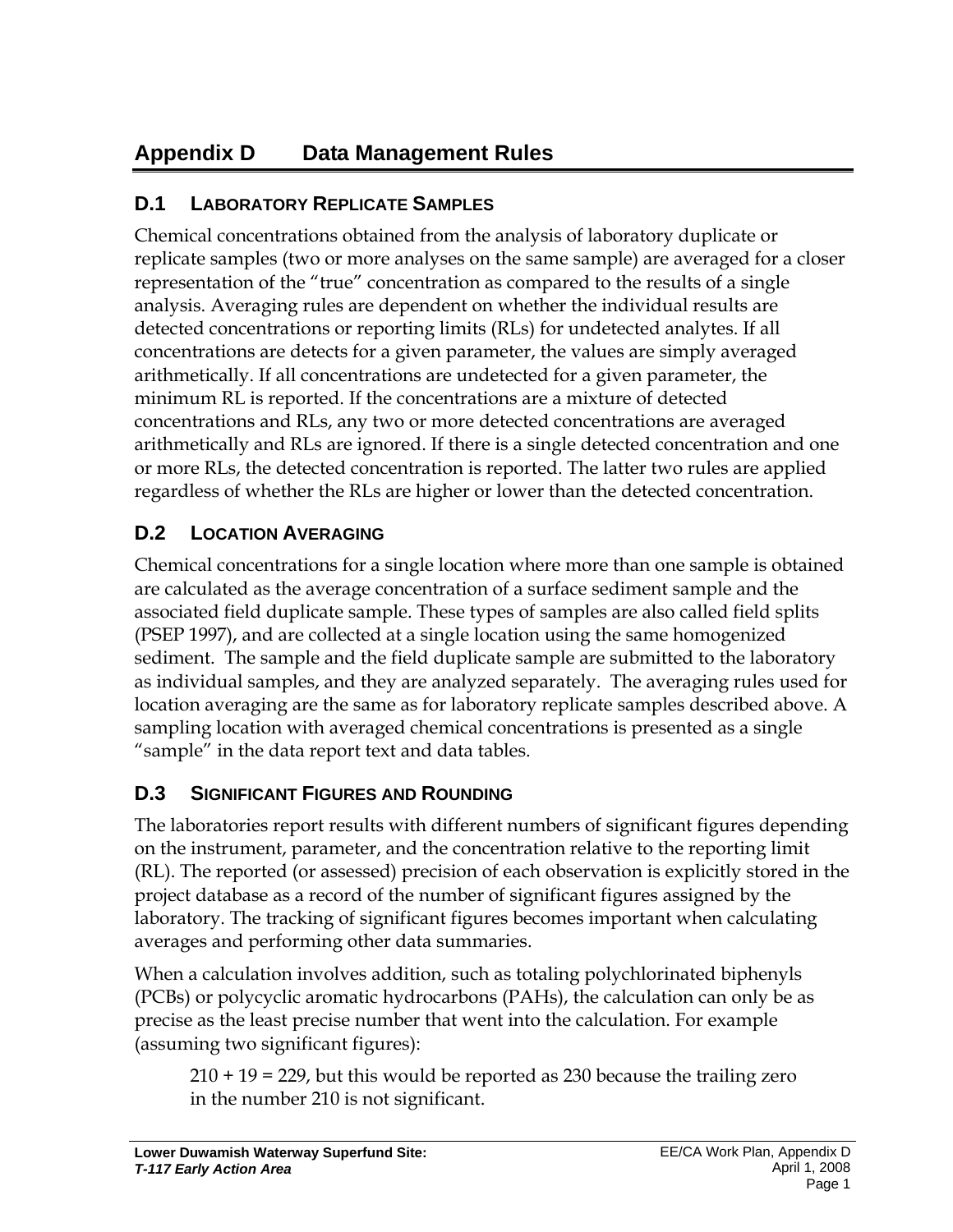When a calculation involves multiplication or division, such as when organic carbon normalizing is used, all significant figures are carried through the calculation, and then the total result is rounded at the end of the calculation to reflect the value used in the calculation with the fewest significant figures. For example:

 $59.9 \times 1.2 = 71.88$ , to be reported as 72 because there are two significant figures in the number 1.2.

When rounding, if the number following the last significant figure is less than 5, the digit is left unchanged. If the number following the last significant figure is equal to or greater than 5, the digit is increased by 1.

Many of the Washington State Sediment Management Standards (SMS) chemical criteria are in units normalized to the total organic carbon (TOC) content in the sediment sample (mg/kg OC). Only samples with TOC concentrations  $\geq 0.5\%$  or  $\leq 4.0\%$ are considered appropriate for organic carbon normalization. Samples with TOC concentrations <0.5% or >4.0% are compared to dry weight chemical criteria. Chemical concentrations originally in units of µg/kg dry weight were converted to mg/kg OC using the following equation:

$$
\frac{\left(C_{\mu g/kg\; dry\; weight}\right)\times\left(0.001\; mg/\mu g\right)}{TOC}
$$

Where*:* 

 $C =$  the chemical concentration

 $TOC$  = the percent total organic carbon on a dry weight basis, expressed as a decimal (e.g.,  $1\% = 0.01$ )]

# **D.4 DILUTIONS**

All analyte concentrations within the calibration range of the instrument in the lowest analytical dilution are selected as the final result. Any analyte concentrations that exceed the calibration range and are qualified as estimated by the laboratory as an exceedance (E-qualified) are rejected by the data validator. The values for these analytes are selected from the analysis of the sample dilution in which the analyte concentration is within the calibration range of the instrument. In cases where the result from the lowest analytical dilution is qualified by the laboratory or the validator, the validator uses best professional judgment to determine whether or not the qualification warrants the selection of the result from another analytical dilution as the final result.

### **D.5 MULTIPLE RESULTS FOR THE SAME ANALYTE USING ONE ANALYTICAL METHOD**

Multiple analyses of a sample for a group of analytes can occur as a result of laboratory quality assurance (QA) issues that may only affect a subset of the analyte group. In these cases, there may be multiple results for certain analytes. The data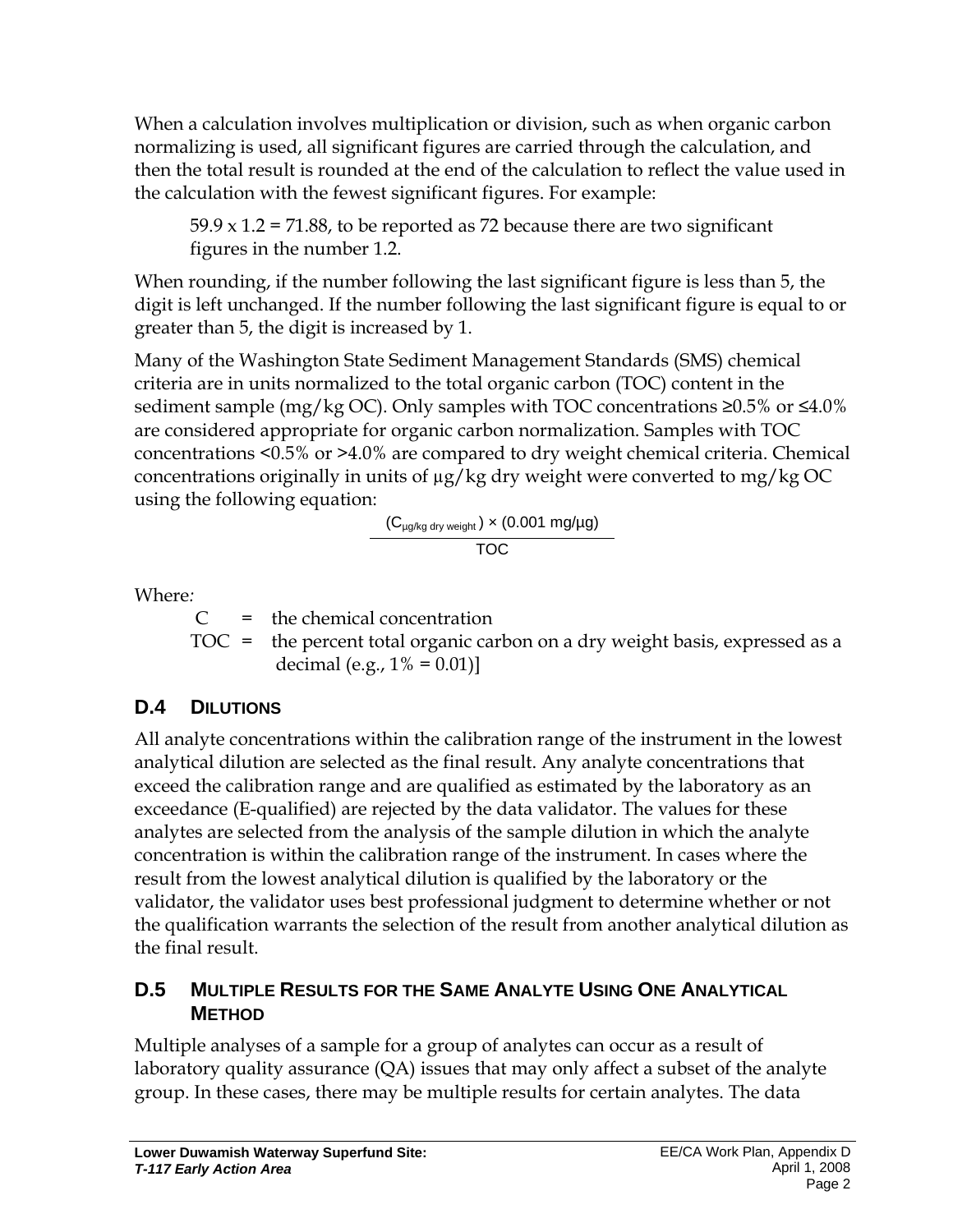validator uses the following rules to select a single value when multiple results are reported by the laboratory for a single analyte in a single sample using the same method.

- $\bullet$  If all results are detected without qualification as an estimated value (i.e., J- or E-qualifier), then the result from the lowest analytical dilution is selected. If multiple, unqualified results from the same analytical dilution are available the highest concentration is selected as a health-protective approach.
- If a mixture of estimated (i.e., J-qualified) and unqualified detected results are reported, then the unqualified detected result is selected.
- $\bullet$  If all results are reported as detected with estimated qualification, the "best" result" is selected using best professional, technical judgment.
- If both undetected and detected results are reported, then the detected result is selected.
- If all results are reported as undetected, then the lowest RL is selected.

#### **D.6 MULTIPLE RESULTS FOR AN ANALYTE DETERMINED BY DIFFERENT ANALYTICAL METHODS**

In cases where a single analyte is reported by more than one method, the preferred method is identified in the quality assurance project plan (QAPP). The results of this method are selected as the final value by the data validator unless the validator identifies a QA issue that warrants the selection of the results from an alternative method. These instances and the justification for decisions are documented in the data validation report. In cases where the results are generated in two separate analytical groups that are not submitted to the validator together, the QA manager is responsible for evaluating the results and determining the most appropriate final result.

# **D.7 CALCULATING TOTALS**

Concentrations for analyte sums are calculated as follows:

- **Total PCBs** are calculated, in accordance with the methods of the Washington State Sediment Management Standards (SMS), using only detected values for seven Aroclor mixtures.<sup>1</sup> For individual samples in which none of the seven Aroclor mixtures is detected, total PCBs are given a value equal to the highest RL of the seven Aroclors and assigned a U-qualifier indicating the lack of detected concentrations.
- **Total low-molecular-weight PAHs (LPAHs), high-molecular-weight PAHs (HPAHs), PAHs, and benzofluoranthenes** are also calculated in accordance with the methods of the SMS. Total LPAHs are the sum of detected concentrations for naphthalene, acenaphthylene, acenaphthene, fluorene,

 $\overline{a}$ 1 Aroclors 1016, 1221, 1232, 1242, 1248, 1254, and 1260.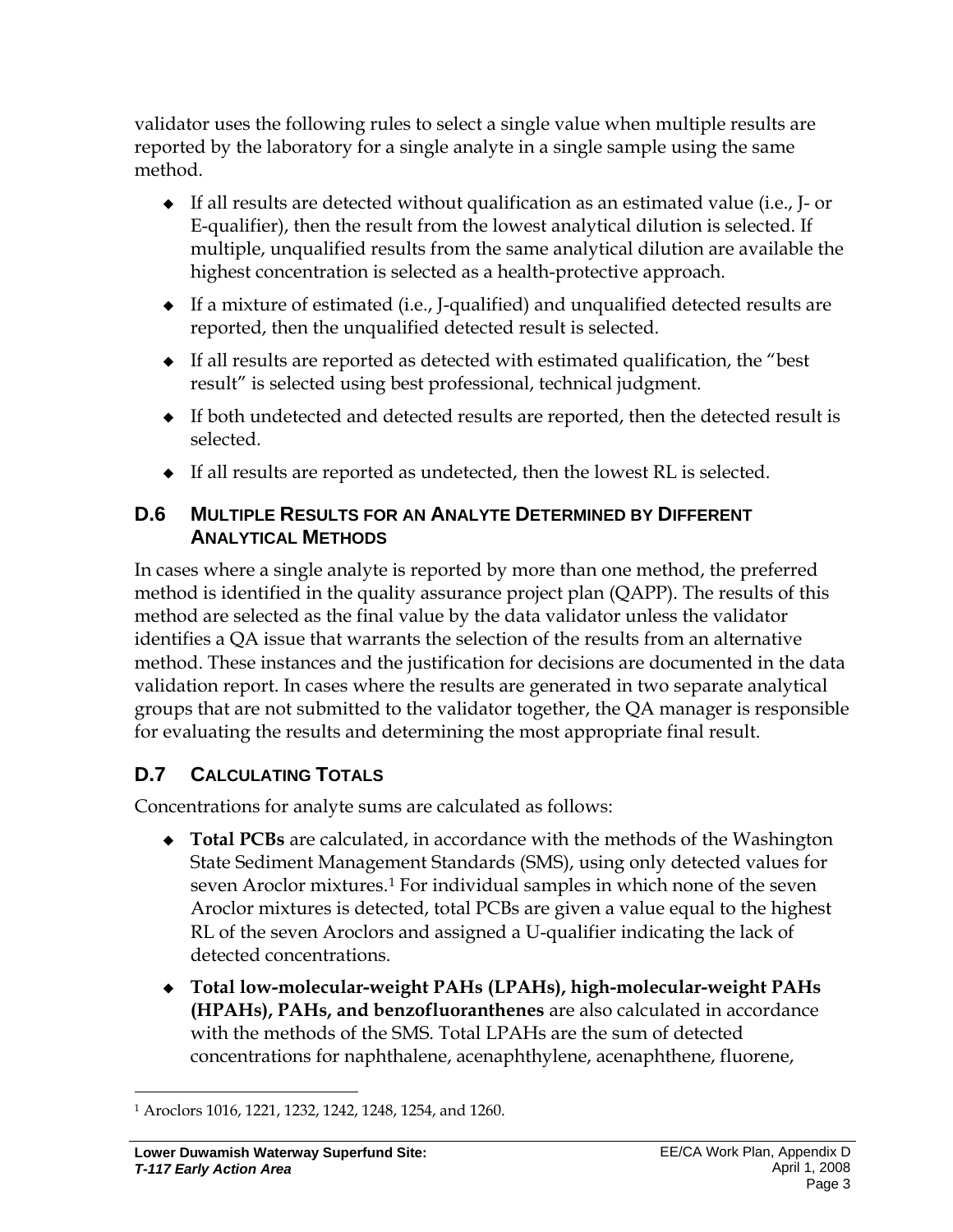phenanthrene, and anthracene. Total HPAHs are the sum of detected concentrations for fluoranthene, pyrene, benzo(a)anthracene, chrysene, total benzofluoranthenes, benzo(a)pyrene, indeno(1,2,3,-c,d)pyrene, dibenzo(a,h)anthracene, and benzo(g,h,i)perylene. Total benzofluoranthenes are the sum of the b (i.e., benzo(b)fluoranthene), j, and k isomers. Because the j isomer is rarely quantified, this sum is typically calculated with only the b and k isomers. For samples in which all individual compounds within any of the three groups described above are undetected, the single highest RL for that sample represents the sum.

- **Total DDTs** are calculated using only detected values for the six DDT isomers: 2,4'-DDD; 4,4'-DDD; 2,4'-DDE; 4,4'-DDE; 2,4'-DDT; and 4,4'-DDT. For individual samples in which none of the isomers are detected, total DDTs are given a value equal to the highest RL of the six isomers and assigned a U-qualifier, indicating the lack of detected concentrations.
- **Total chlordane** is calculated using only detected values for the following compounds: alpha-chlordane, gamma-chlordane, oxychlordane, cis-nonachlor, and trans-nonachlor. For individual samples in which none of these compounds is detected, total chlordane is given a value equal to the highest RL of the five compounds listed above and assigned a U-qualifier, indicating the lack of detected concentrations.
- **Total petroleum hydrocarbon (TPH)** is calculated as the sum of the detected concentrations of the diesel and oil fractions. For individual samples in which neither diesel nor oil is detected, TPH is given a value equal to the highest RL of the individual fractions and assigned a U-qualifier indicating the lack of detected concentrations. Results generated using the Northwest total petroleum hydrocarbon – hydrocarbon identification (NWTPH-HCID) or Northwest total petroleum hydrocarbon – gasoline (NWTPH-G) methods are not calculated in this total.

# **D.8 CALCULATION OF PCB CONGENER TEQS**

PCB congener toxic equivalents (TEQs) are calculated using the World Health Organization (WHO) consensus toxic equivalency factor (TEF) values (Van den Berg et al. 2006) for mammals as presented in Table D-1. The TEQ is calculated as the sum of each congener concentration multiplied by the corresponding TEF value. When the congener concentration is reported as non-detected, then the TEF is multiplied by zero, half the RL or the full RL, depending on the calculation method specified.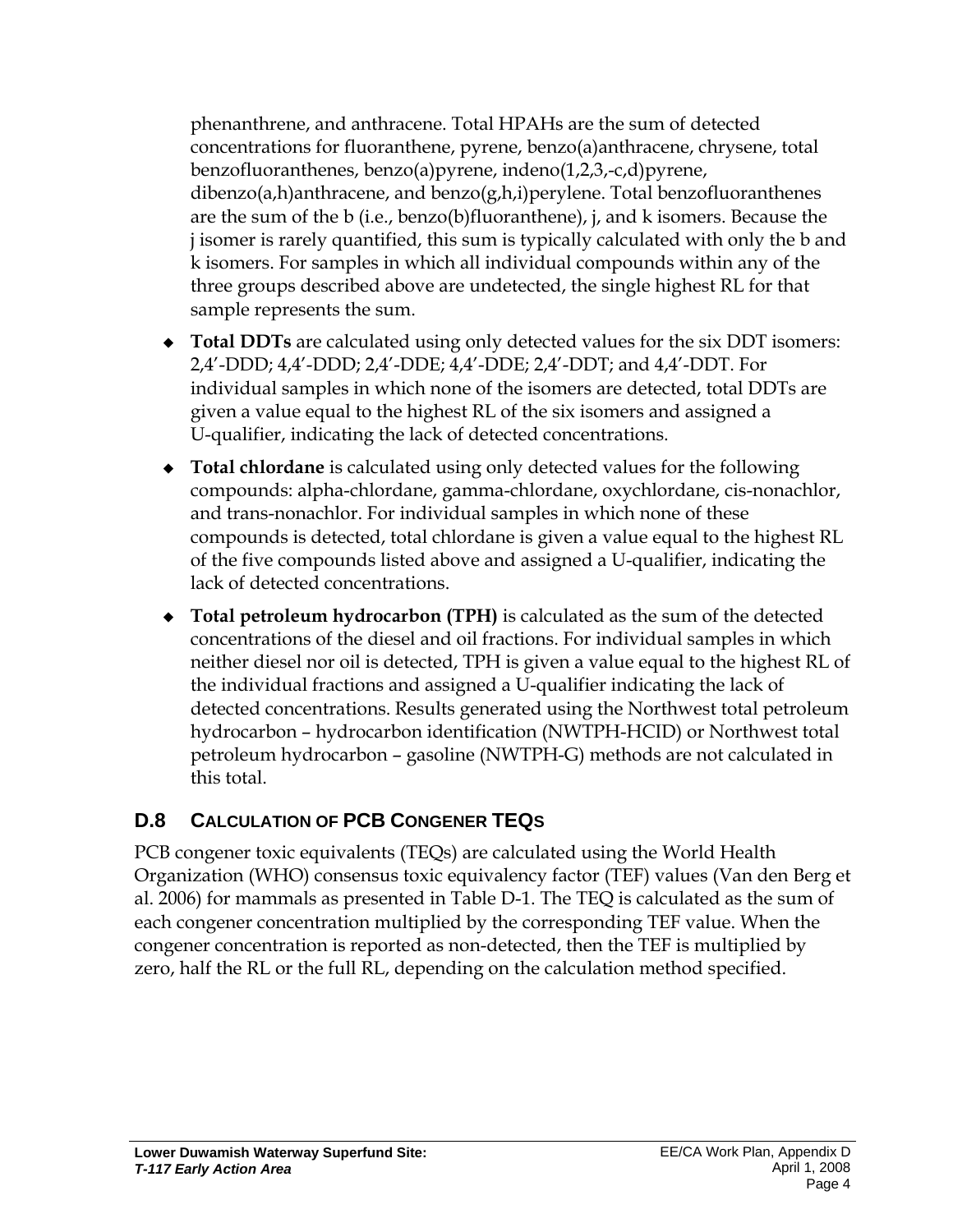| <b>PCB CONGENER</b><br><b>NUMBER</b> | <b>TEF VALUE</b><br>(UNITLESS) |  |
|--------------------------------------|--------------------------------|--|
| 77                                   | 0.0001                         |  |
| 81                                   | 0.0003                         |  |
| 105                                  | 0.00003                        |  |
| 114                                  | 0.00003                        |  |
| 118                                  | 0.00003                        |  |
| 123                                  | 0.00003                        |  |
| 126                                  | 0.1                            |  |
| 156                                  | 0.00003                        |  |
| 157                                  | 0.00003                        |  |
| 167                                  | 0.00003                        |  |
| 169                                  | 0.03                           |  |
| 189                                  | 0.00003                        |  |

#### **Table D-1. PCB congener TEF values for mammals**

#### **D.9 CALCULATION OF DIOXIN/FURAN CONGENER TEQS**

Dioxin/furan congener TEQs are calculated using the WHO consensus TEF values (Van den Berg et al. 2006) for mammals as presented in Table D-2. The TEQ is calculated as the sum of each congener concentration multiplied by the corresponding TEF value. When the congener concentration is reported as undetected, then the TEF is multiplied by zero, half the RL, or the full RL, depending on the calculation method specified.

| <b>DIOXIN/FURAN CONGENER</b>              | <b>TEF VALUE (UNITLESS)</b> |  |
|-------------------------------------------|-----------------------------|--|
| 1,2,3,4,6,7,8-Heptachlorodibenzofuran     | 0.01                        |  |
| 1,2,3,4,6,7,8-Heptachlorodibenzo-p-dioxin | 0.01                        |  |
| 1,2,3,4,7,8,9-Heptachlorodibenzofuran     | 0.01                        |  |
| 1,2,3,4,7,8-Hexachlorodibenzofuran        | 0.1                         |  |
| 1,2,3,4,7,8-Hexachlorodibenzo-p-dioxin    | 0.1                         |  |
| 1,2,3,6,7,8-Hexachlorodibenzofuran        | 0.1                         |  |
| 1,2,3,6,7,8-Hexachlorodibenzo-p-dioxin    | 0.1                         |  |
| 1,2,3,7,8,9-Hexachlorodibenzofuran        | 0.1                         |  |
| 1,2,3,7,8,9-Hexachlorodibenzo-p-dioxin    | 0.1                         |  |
| 1,2,3,7,8-Pentachlorodibenzofuran         | 0.03                        |  |
| 1,2,3,7,8-Pentachlorodibenzo-p-dioxin     | 1                           |  |
| 2,3,4,6,7,8-Hexachlorodibenzofuran        | 0.1                         |  |
| 2,3,4,7,8-Pentachlorodibenzofuran         | 0.3                         |  |
| 2,3,7,8-Tetrachlorodibenzofuran           | 0.1                         |  |
| 2,3,7,8-Tetrachlorodibenzo-p-dioxin       | 1                           |  |
| Octachlorodibenzofuran                    | 0.0003                      |  |
| Octachlorodibenzo-p-dioxin                | 0.0003                      |  |

|  |  | Table D-2. Dioxin/furan congener TEF values for mammals |
|--|--|---------------------------------------------------------|
|  |  |                                                         |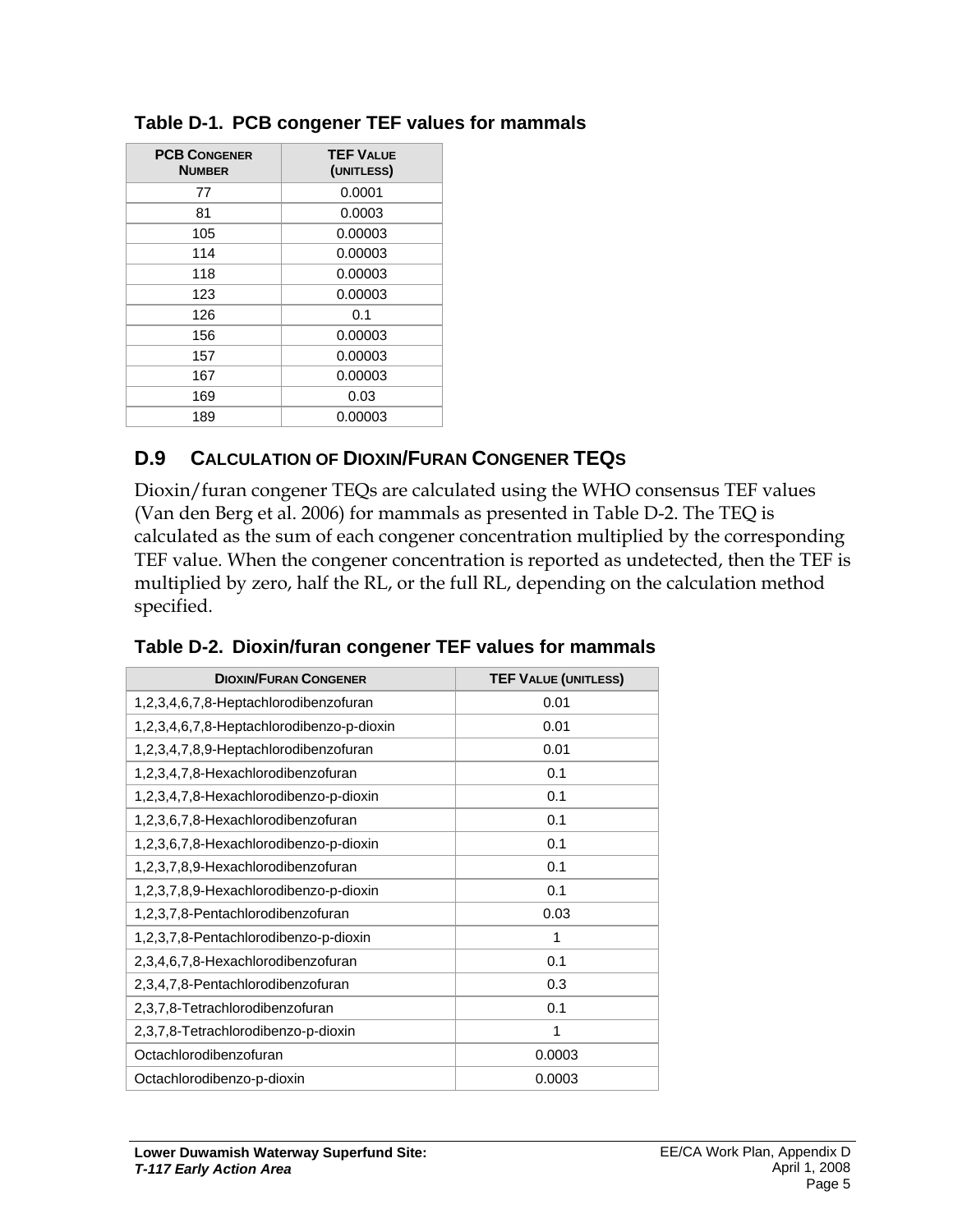#### **D.10 CALCULATION OF CARCINOGENIC POLYCYCLIC AROMATIC HYDROCARBONS**

Carcinogenic polycyclic aromatic hydrocarbons (cPAH) values were calculated using TEF values (California EPA 1994; Ecology 2001) based on the individual PAH component's relative toxicity to benzo(a)pyrene. TEF values are presented in Table F.2-3. The cPAH was calculated as the sum of each individual PAH concentration multiplied by the corresponding TEF value. When the individual PAH component concentration was reported as non-detected, then the TEF was multiplied by half the RL.

#### **Table D-3. cPAH TEF values**

| <b>CPAH</b>            | <b>TEF VALUE</b><br>(UNITLESS) |
|------------------------|--------------------------------|
| Benzo(a)pyrene         | 1                              |
| Benzo(a)anthracene     | 0.1                            |
| Benzo(b)fluoranthene   | 0.1                            |
| Benzo(k)fluoranthene   | 0.1                            |
| Dibenz(a,h)anthracene  | 0.4                            |
| Indeno(1,2,3-cd)pyrene | 0.1                            |
| Chrysene               | N N 1                          |

cPAH – carcinogenic polycyclic aromatic hydrocarbon

TEF – toxic equivalency factor

# **D.11 DATA QUALITY**

Data used in the T117 Engineering Evaluation / Cost Assessment (EE/CA) must be relevant and of sufficient data quality. Data may be excluded from the T117 EE/CA for the following reasons:

- If the sample has been removed from the site after the sample was collected (e.g., upland soil that has been excavated, and sediment samples that have been dredged)
- $\bullet$  If data quality is determined to be insufficient (e.g., the data have not been validated and/or supportive documentation is not available so the accuracy of the data can not be verified)
- $\bullet$  If the data is too old to be considered reflective of current site conditions (i.e., the samples were collected prior to 1990)